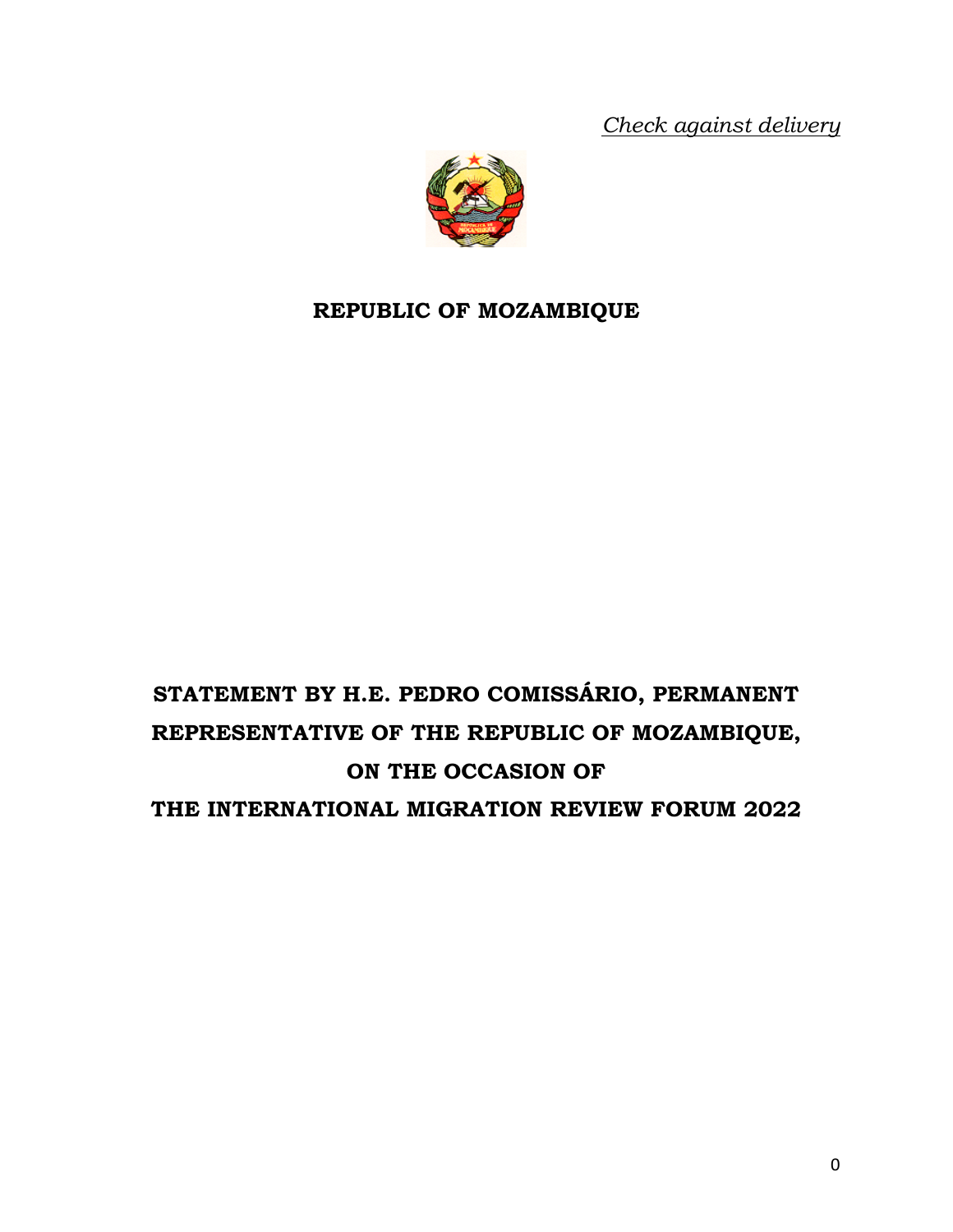#### **Mr. President;**

#### **Excellencies;**

#### **Distinguished delegates,**

- 1. My delegation is honored to take part in this important inaugural International Migration Review Forum (IMRF) and address this august audience.
- 2. Mozambique wishes to highlight the importance it attaches to the tenets and guiding principles that underpinned the adoption of the Global Compact on Migration, back in December 2018. These include people-centered policies, international cooperation, national sovereignty, rule of law and due process, respect for human rights and sustainable development. They remain as valid and relevant today as they were then.
- 3. In the aftermath of a global pandemic, the humankind has gone through, it is urgent that we make the case for the benefits of controlled mobility and its contribution to improve not only individual lives but also stregnthen the much needed global macroeconomic growth and incomes.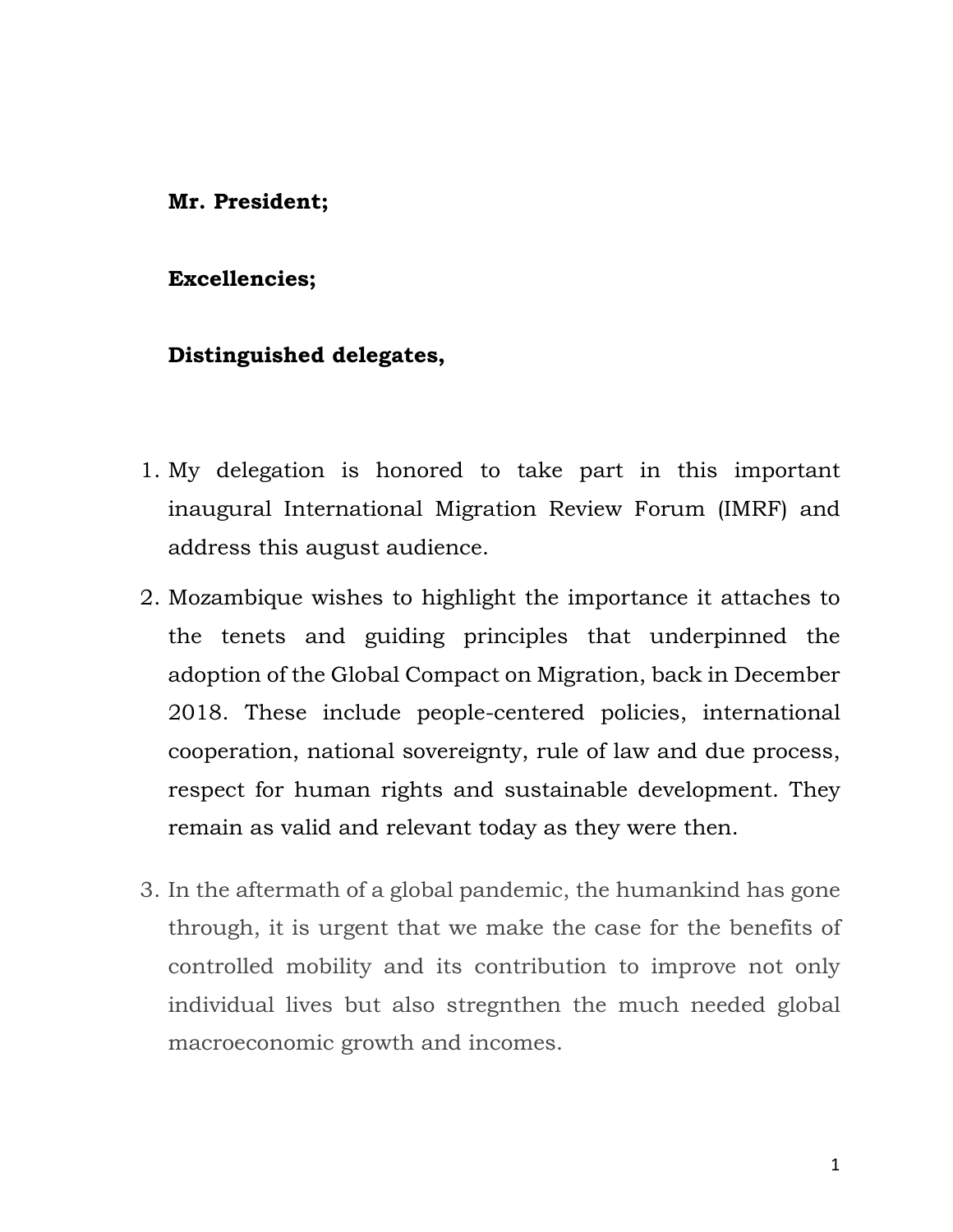- 4. In a world plagued by threats and instability, it is incumbent upon us, at this inaugural Forum, to add our voice in defense of the fact that migration can foster global peace and stability, and help prevent violence and geopolitical instability.
- 5. As we strive to recover from the multiple impact of climate crisis, covid and conflict, we are encouraged by the Secretary General's 2022 Report on Global Compact for Safe, Orderly and Regular Migration. We applaud its focus on international migration as an agent and catalyst for the materialization of the Sustainable Development Goals.
- 6. As the report points out, migration can improve the quality of life for individuals. On a global macroeconomic level, it allows people to use their productive potential, raising the overall output and expanding the aggregate global GDP.
- 7. The International Migration Review Forum is thus of particular importance both for Mozambique and for the community of the states at large. As far as we are concerned, we have a long and documented experience in managing migration, from countries of origin, of transit and of destination.
- 8. Mozambique believes that the challenges of promoting and protecting the rights of migrants are the joint and collective responsibility of the entire international community.